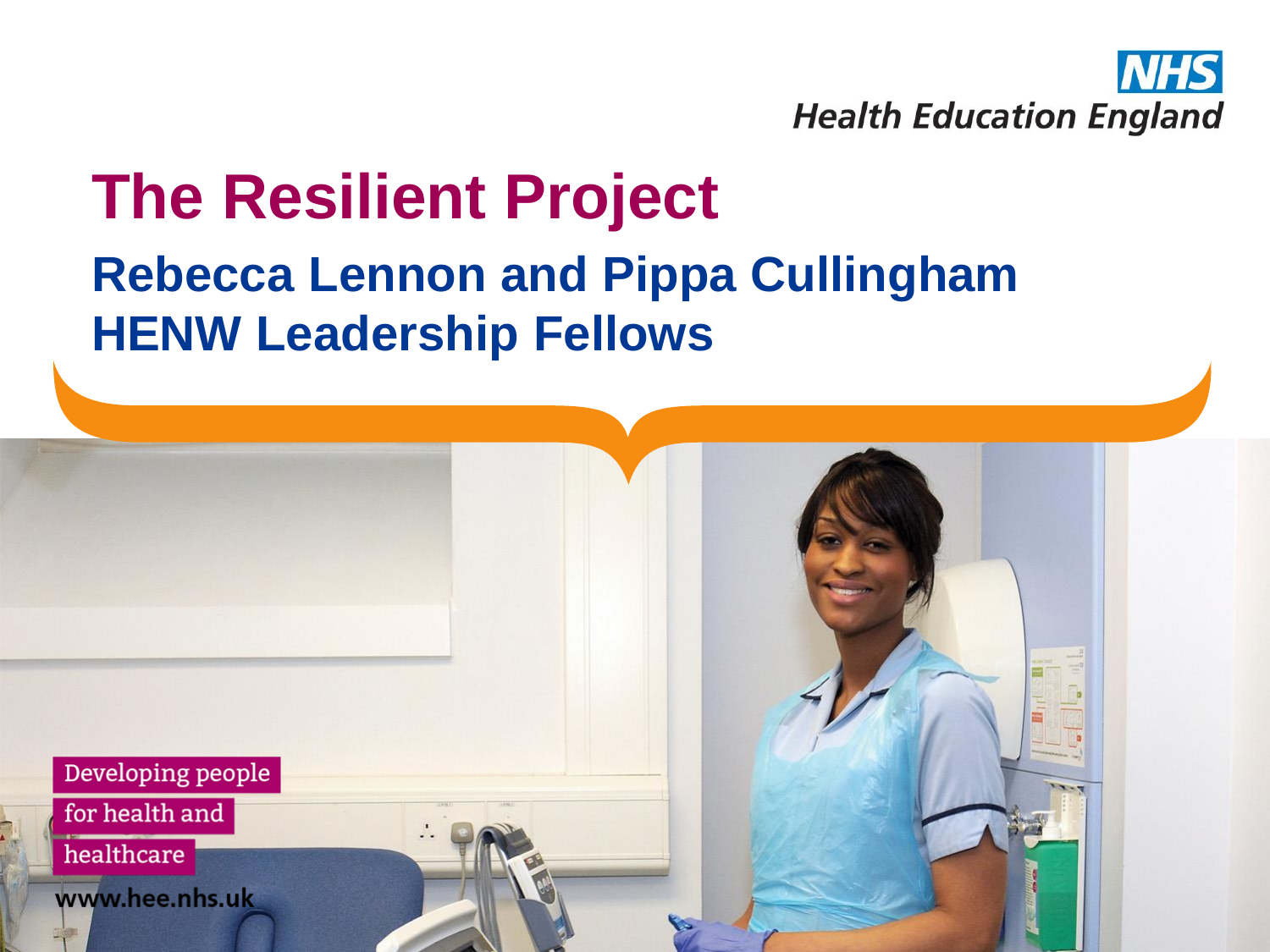

## **Objectives**

- Ability to take an outside view of a problem
- Learn how to anticipate challenges
- Benefits of aligning a project with your organisation's values
- Develop an awareness of Bricolage
- Recognise personal attributes that encourage resilience
- Develop strategies to build resilience and manage expectations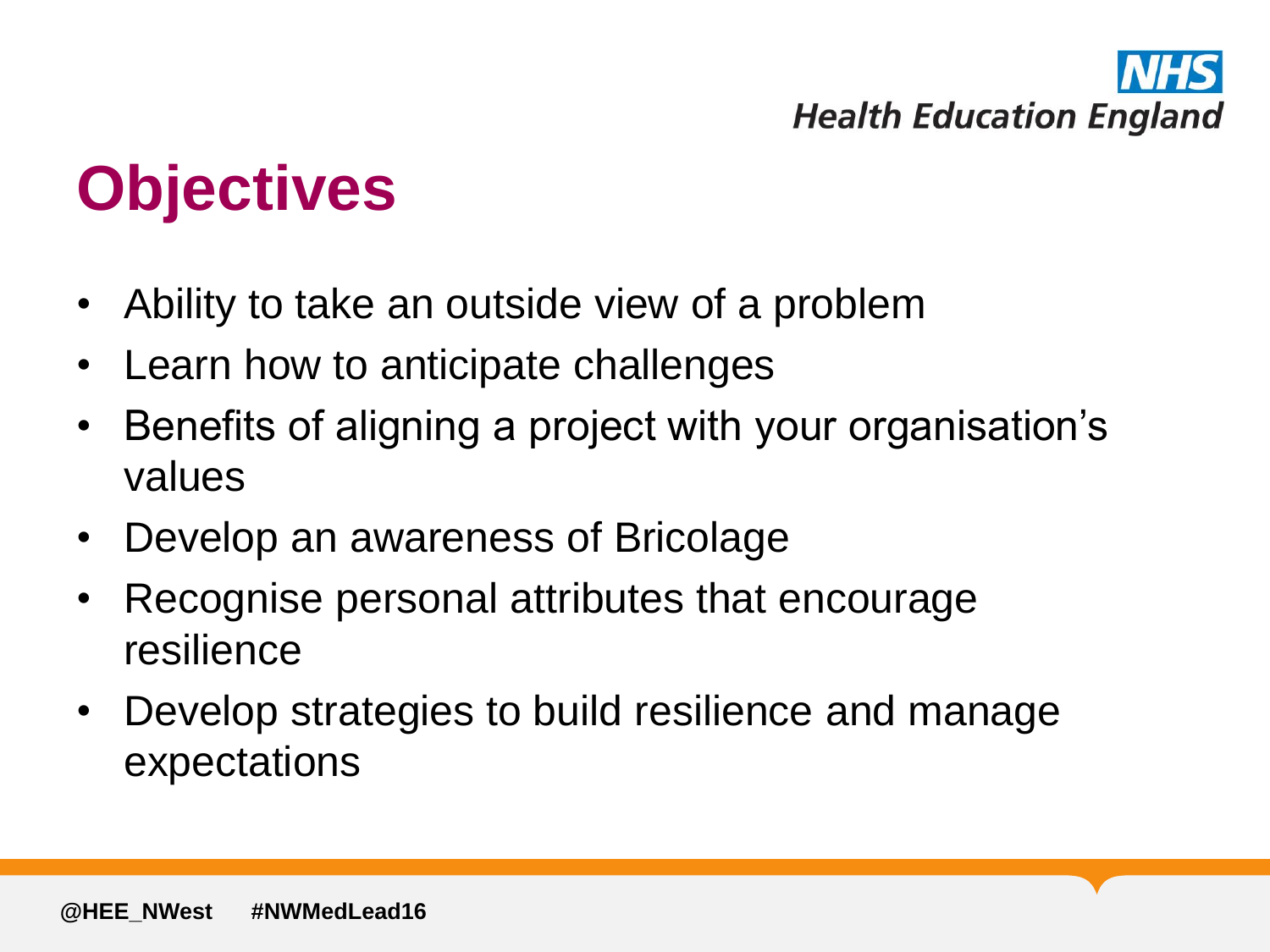

### **Task 1**

An anti-coagulated patient (warfarin) requires an INR check prior to minor surgery. The current outpatient protocol is that a patient attends the anticoagulation clinic (Site 1) prior to attending their appointment for surgery (Site 2) with their result. This arrangement is successful in the majority of patients however when the system fails patients are severely delayed or cancelled.

Consider pros and cons within your group What needs to be considered to drive a successful project?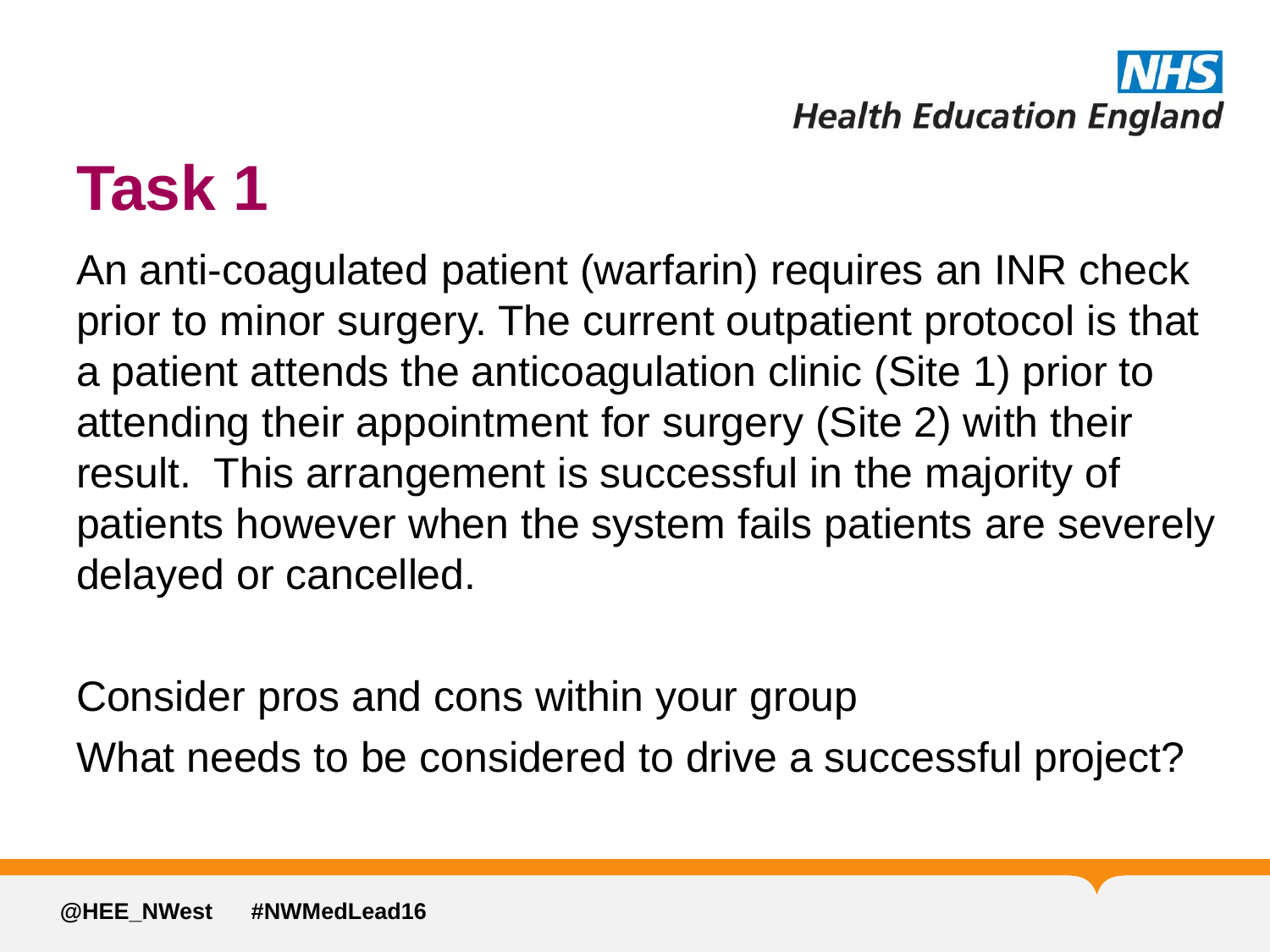

### **Task 2**

Your Division have achieved £5 million savings for the Trust over the last 3 years. However, a staff survey has shown that your Division has the lowest morale and job satisfaction ratings.

What affect would this have on you? How would you approach improving this?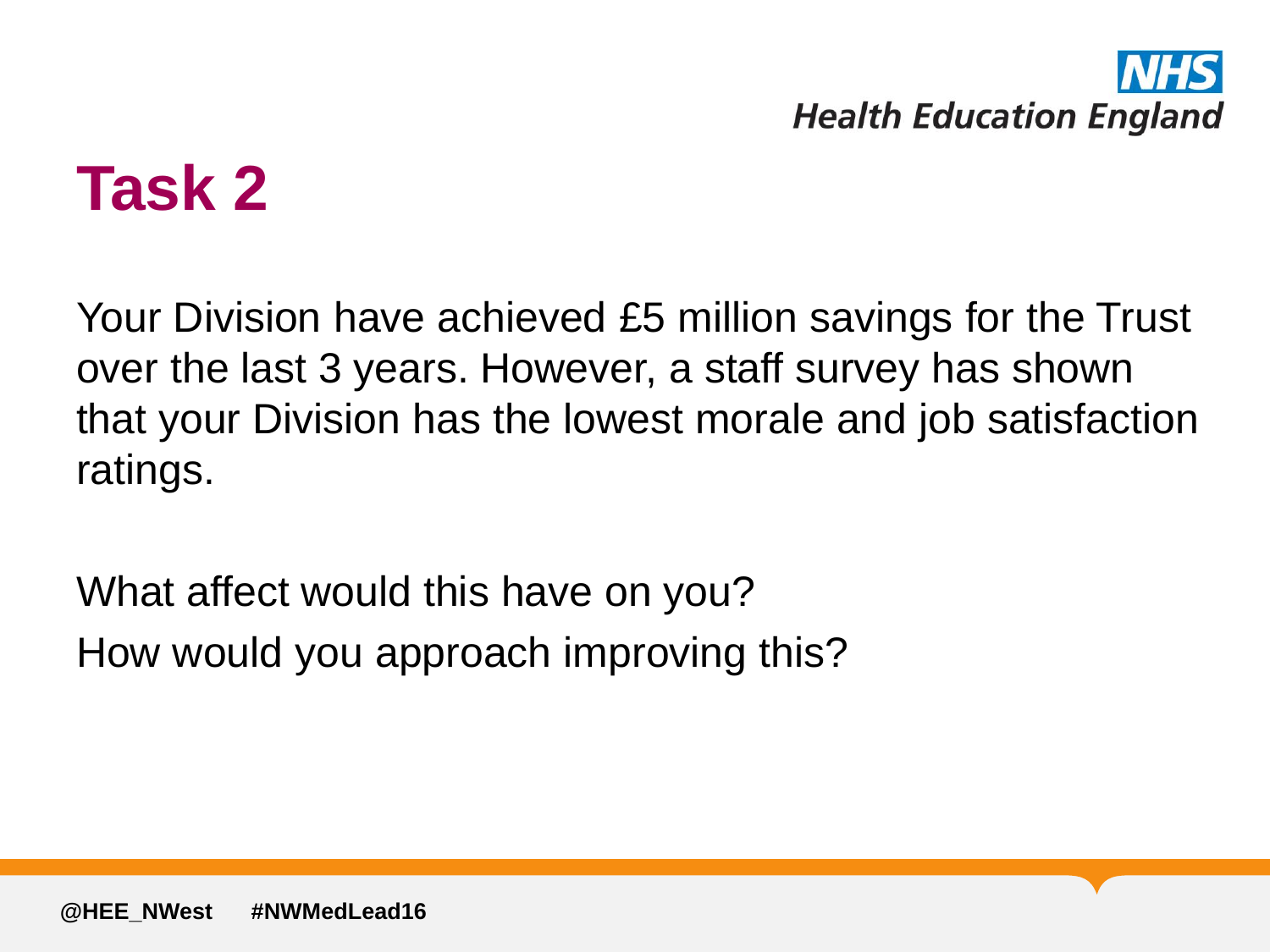